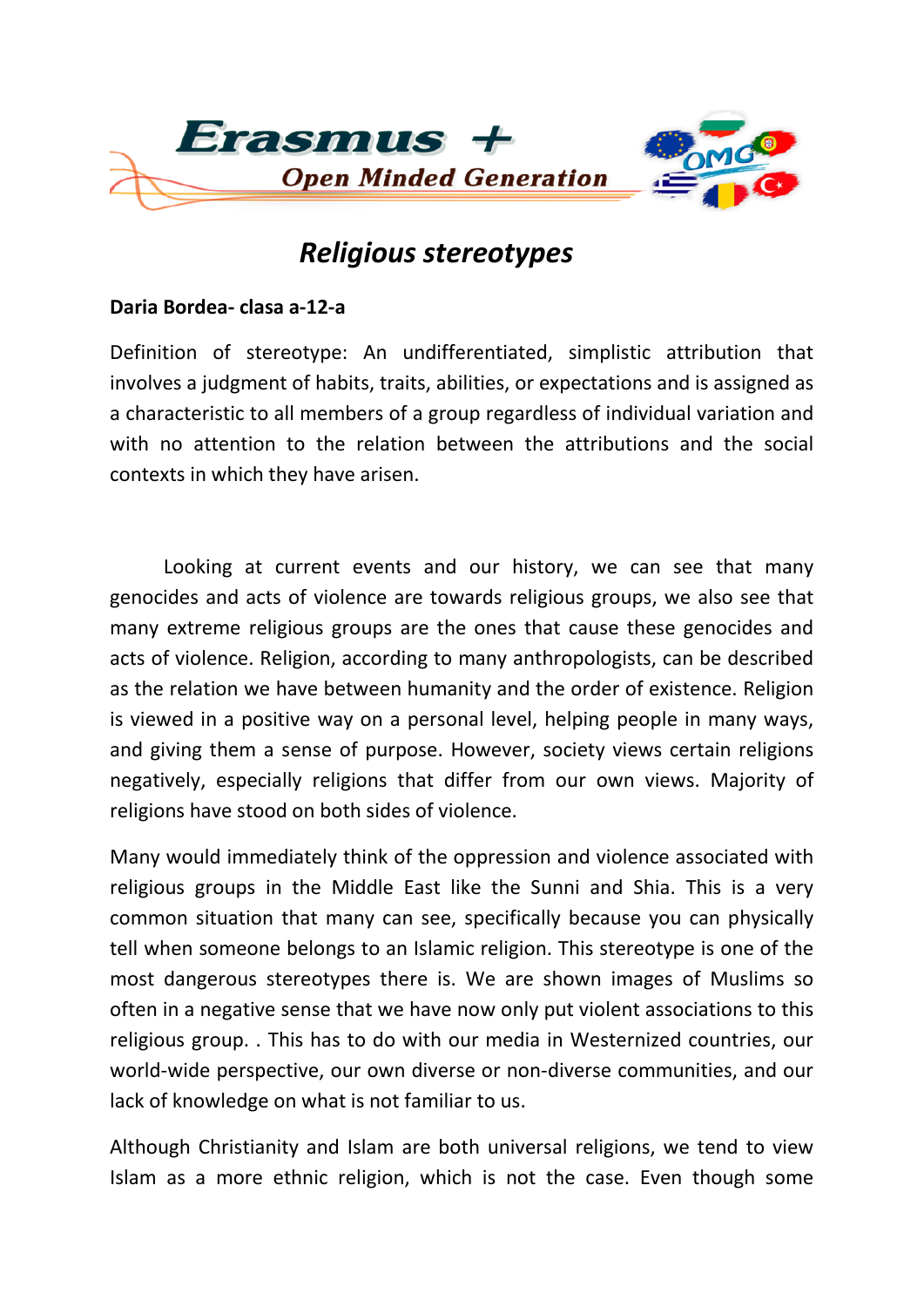Muslims do identify ethnically with their religion. I believe, we view this strongly due to the fact that someone who believes in an Islamic religion can be determined immediately by their physical appearance, if wearing their traditional attire. Physical appearance is the key

factor in stereotyping someone of any form, because it can be done on the spot, which also makes it the most dangerous type of stereotyping.

People stereotype on many things including, race, religion, ethnicity, gender, sexual orientation, and disabilities, these stereotypes are the prime factor in genocides around the world. The oppression that happens to specific groups due to stereotypes can be seen before hand in many of the genocides, like the oppression of ethnic Jews in the Holocaust, the oppression of the native Tutsi people and then Hutu people in Rwanda, or the oppression of religious Muslims in Bosnia. These are all examples of oppression leading to massive deaths.

Majority of these people being targeted by their physical appearance, this especially specific to the Holocaust, where some Jews tried to hide their Jewish heritage by changing their name or not wearing their Kippah, because they knew that those things would immediately categorize them. Those with other physical qualities that differed from the 'stereotypical' German were also targeted. This was a terrible attempt at ethnic cleansing that was based on stereotypes.

 Many religions have stereotypes, both good and bad. Many negative stereotypes deriving from the various extreme groups that claim to be part of a specific religious or ethnic group. There are many political, economic, and social factors that play into these extremists however the stereotypes that appear on all Muslims and those from the Middle East is much more extreme than the stereotypes we see on other religions.

Over the past few years, we have seen governments around the word implementing discriminative laws from developing countries like Sri Lanka to Westernized societies like France. These stereotypes are much more extreme for Muslims than others, for example, within the Buddhist religion there are extremist groups that have acted out violence on others, however, many still view Buddhists as peaceful, in harmony with the world, and harmless. We don't